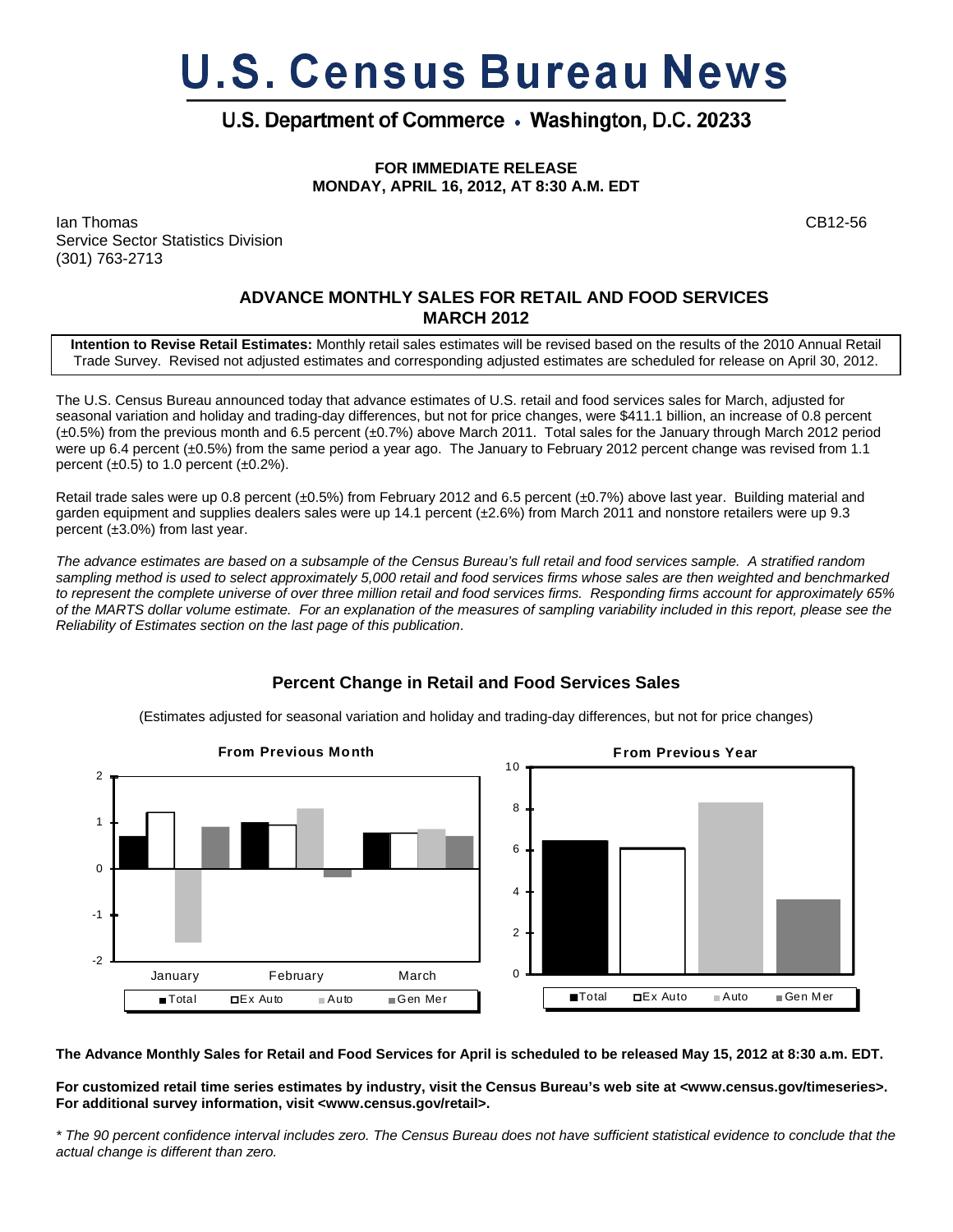# **Table 1. Estimated Monthly Sales for Retail and Food Services, by Kind of Business**

**(Total sales estimates are shown in millions of dollars and are based on data from the Advance Monthly Retail Trade Survey, Monthly Retail Trade Survey, and administrative records.)**

|                            | <b>Kind of Business</b>                              | <b>Not Adjusted</b>   |                       |                   |                  |                  |                  |                  | Adjusted <sup>2</sup> |                  |                  |                  |                  |
|----------------------------|------------------------------------------------------|-----------------------|-----------------------|-------------------|------------------|------------------|------------------|------------------|-----------------------|------------------|------------------|------------------|------------------|
| NAICS <sup>1</sup><br>code |                                                      | 3 Month Total         |                       | 2012              |                  | 2011             |                  | 2012             |                       | 2011             |                  |                  |                  |
|                            |                                                      |                       | % Chg.                | Mar. <sup>3</sup> | Feb.             | Jan.             | Mar.             | Feb.             | Mar. <sup>3</sup>     | Feb.             | Jan.             | Mar.             | Feb.             |
|                            |                                                      | 2012                  | 2011                  | (a)               | (p)              | (r)              |                  |                  | (a)                   | (p)              | (r)              | (r)              | (r)              |
|                            | Retail & food services,                              |                       |                       |                   |                  |                  |                  |                  |                       |                  |                  |                  |                  |
|                            |                                                      | 1,166,084             | 7.9                   | 424,121           | 379,160          | 362,803          | 394,861          | 343,955          | 411,069               | 407,872          | 403,828          | 386,149          | 383,197          |
|                            | Total (excl. motor vehicle & parts)                  | 951,564               | 7.7                   | 341,971           | 308,847          | 300,746          | 318,879          | 280,777          | 338,104               | 335,536          | 332,423          | 318,752          | 315,308          |
|                            |                                                      | 1,039,574             | 7.7                   | 378,572           | 338,014          | 322,988          | 353,036          | 306.748          | 367,771               | 364,697          | 360,878          | 345,424          | 343,017          |
|                            | GAFO <sup>4</sup>                                    | $(*)$                 | $(*)$                 | $(\dot{z})$       | 92,081           | 85,553           | 93,875           | 85,219           | $(\dot{z})$           | 100,581          | 100,131          | 97,198           | 96,484           |
| 441                        | Motor vehicle & parts dealers                        | 214,520               | 8.7                   | 82,150            | 70,313           | 62,057           | 75,982           | 63,178           | 72,965                | 72,336           | 71,405           | 67,397           | 67,889           |
| 4411, 4412                 | Auto & other motor veh. dealers.                     | 194,596               | 8.8                   | 74,954            | 63,765           | 55,877           | 68,923           | 57,265           | 66,039                | 65,333           | 64,374           | 60,725           | 61,312           |
| 44111                      | New car dealers                                      | $(*)$                 | $(*)$                 | $(*)$             | 52,237           | 46,848           | 56,083           | 46,391           | (NA)                  | (NA)             | (NA)             | (NA)             | (NA)             |
| 4413                       | Auto parts, acc. & tire stores                       | $(*)$                 | $(*)$                 | $(*)$             | 6,548            | 6,180            | 7,059            | 5,913            | (NA)                  | (NA)             | (NA)             | (NA)             | (NA)             |
| 442                        | Furniture & home furn. stores                        | 22,960                | 10.7                  | 8,310             | 7,466            | 7,184            | 7,705            | 6,638            | 8,014                 | 7,926            | 8,009            | 7,517            | 7,319            |
| 4421                       | Furniture stores                                     | $(*)$                 | $(*)$                 | $(*)$             | 4,424            | 4,027            | 4,360            | 3,924            | (NA)                  | (NA)             | (NA)             | (NA)             | (NA)             |
| 4422                       | Home furnishings stores                              | $(*)$                 | $(*)$                 | $(*)$             | 3,042            | 3,157            | 3,345            | 2,714            | (NA)                  | (NA)             | (NA)             | (NA)             | (NA)             |
| 443                        | Electronics & appliance stores                       | 23,614                | $-0.6$                | 8,128             | 8,008            | 7,478            | 8,260            | 7,887            | 8,312                 | 8,228            | 8,199            | 8,575            | 8,399            |
| 44311.13<br>44312          | Appl., T.V. & camera<br>Computer & software stores   | $(\dot{z})$           | $(*)$                 | $(*)$             | 6,222            | 5,782            | 6,264            | 6,191            | $(*)$                 | 6,330            | 6,319            | 6,692            | 6,537            |
|                            |                                                      | $(\dot{z})$           | $(*)$                 | $(*)$             | 1,786            | 1,696            | 1,996            | 1,696            | $(*)$                 | 1,898            | 1,880            | 1,883            | 1,862            |
| 444                        | Building material & garden eq. &<br>supplies dealers |                       |                       | 27,578            |                  |                  | 24,543           |                  |                       | 26,941           | 26,743           |                  | 23,958           |
| 4441                       | Building mat. & sup. dealers                         | 67,965<br>$(*)$       | 13.7<br>$(*)$         | $(*)$             | 20,487<br>17,259 | 19,900<br>16,789 | 19,636           | 17,618<br>14,723 | 27,758<br>$(*)$       | 21,709           | 21,497           | 24,334<br>19,616 | 19,196           |
|                            |                                                      | 152,354               |                       |                   |                  |                  |                  |                  |                       |                  |                  |                  |                  |
| 445<br>4451                | Food & beverage stores<br>Grocery stores             | 137,622               | 5.1<br>4.8            | 52,923<br>47,579  | 49,259<br>44,383 | 50,172<br>45,660 | 50,159<br>45,355 | 46,008<br>41,477 | 52,362<br>46,784      | 52,135<br>46,621 | 52,150<br>46,639 | 50,597<br>45,400 | 50,550<br>45,231 |
| 4453                       | Beer, wine & liquor stores                           | $(*)$                 | $(*)$                 | $(*)$             | 3,291            | 3,086            | 3,353            | 3,104            | $(*)$                 | 3,761            | 3,759            | 3,609            | 3,673            |
| 446                        | Health & personal care stores                        | 69,985                | 3.3                   | 24,140            | 22,860           | 22,985           | 23,848           | 21,483           | 23,189                | 23,232           | 23,147           | 22,887           | 22,685           |
| 44611                      | Pharmacies & drug stores                             | $(*)$                 | $(*)$                 | $(*)$             | 18,779           | 19,135           | 19,858           | 17,966           | $(*)$                 | 19,182           | 19,231           | 19,076           | 19,032           |
| 447                        | Gasoline stations                                    | 131,725               | 10.3                  | 48,345            | 42,112           | 41,268           | 44,427           | 36,767           | 47,631                | 47,105           | 45,449           | 44,250           | 42,653           |
| 448                        | <b>Clothing &amp; clothing accessories</b>           |                       |                       |                   |                  |                  |                  |                  |                       |                  |                  |                  |                  |
|                            |                                                      | 52,538                | 10.5                  | 20,343            | 17,871           | 14,324           | 18,086           | 15,799           | 20,093                | 19,922           | 19,459           | 18,618           | 18,305           |
| 44811                      | Men's clothing stores                                | $(*)$                 | $(*)$                 | $(*)$             | 579              | 560              | 646              | 536              | $(*)$                 | (S)              | (S)              | (S)              | (S)              |
| 44812                      | Women's clothing stores                              | $(*)$                 | $(*)$                 | $(*)$             | 2,906            | 2,478            | 3,243            | 2,601            | $(*)$                 | 3,395            | 3,349            | 3,139            | 3,164            |
| 44814                      | Family clothing stores                               | $(\dot{z})$           | $(\dot{\phantom{a}})$ | $(*)$             | 6,596            | 5,268            | 7,083            | 5,949            | (NA)                  | (NA)             | (NA)             | (NA)             | (NA)             |
| 4482                       | Shoe stores                                          | $(\dot{z})$           | $(*)$                 | $(*)$             | 2,372            | 1,721            | 2,250            | 2,078            | $(*)$                 | 2,455            | 2,338            | 2,232            | 2,239            |
| 451                        | Sporting goods, hobby, book &                        |                       |                       |                   |                  |                  |                  |                  |                       |                  |                  |                  |                  |
|                            | music stores                                         | 21,141                | 8.2                   | 7,524             | 6,482            | 7,135            | 6,910            | 5,862            | 7,773                 | 7,735            | 7,599            | 7,375            | 7,318            |
| 452                        | General merchandise stores                           | 148,924               | 5.5                   | 53,084            | 49,306           | 46,534           | 50,089           | 46,293           | 54,026                | 53,646           | 53,745           | 52,116           | 52,143           |
| 4521                       | Department stores (ex. L.D.)                         | 39,808                | 2.0                   | 14,724            | 13,419           | 11,665           | 14,197           | 12,806           | 15,509                | 15,470           | 15,309           | 15,396           | 15,447           |
| 4521                       | Department stores (incl. L.D.) <sup>5</sup>          | $(\dot{\phantom{a}})$ | $(*)$                 | $(*)$             | 13,672           | 11,887           | 14,467           | 13,044           | $(\dot{z})$           | (NA)             | (NA)             | (NA)             | (NA)             |
| 4529                       | Other general merch. stores                          | $(\dot{z})$           | $(\dot{\phantom{a}})$ | $(*)$             | 35,887           | 34,869           | 35,892           | 33,487           | $(*)$                 | 38,176           | 38,436           | 36,720           | 36,696           |
| 45291                      | Warehouse clubs &                                    |                       |                       |                   |                  |                  |                  |                  |                       |                  |                  |                  |                  |
|                            | supercenters                                         | $(\dot{\phantom{a}})$ | $(*)$                 | $(*)$             | 31,221           | 30,695           | 31,367           | 29,436           | $(*)$                 | 33,143           | 33,364           | 32,204           | 32,170           |
| 45299                      | All oth. gen. merch. stores                          | $(\dot{z})$           | $(*)$                 | $(*)$             | 4,666            | 4,174            | 4,525            | 4,051            | $(*)$                 | 5,033            | 5,072            | 4,516            | 4,526            |
| 453                        | Miscellaneous store retailers                        | 29,269                | 10.3                  | 10,225            | 9,929            | 9,115            | 9,516            | 8,833            | 10,614                | 10,704           | 10,609           | 9,712            | 9,836            |
| 454                        | Nonstore retailers                                   | 104,579               | 8.5                   | 35,822            | 33,921           | 34,836           | 33,511           | 30,382           | 35,034                | 34,787           | 34,364           | 32,046           | 31,962           |
| 4541                       | Elect. shopping & m/o houses                         | $(*)$                 | $(\dot{\phantom{a}})$ | $(\star)$         | 24,732           | 25,526           | 24,693           | 21,645           | $(*)$                 | 26,680           | 26,370           | 24,352           | 24,239           |
| 722                        | Food services & drinking places                      | 126,510               | 9.2                   | 45,549            | 41,146           | 39,815           | 41,825           | 37,207           | 43,298                | 43,175           | 42,950           | 40,725           | 40,180           |

 **(\*) Advance estimates are not available for this kind of business.**

 **(NA) Not available (S) Suppressed (a) Advance estimate (p) Preliminary estimate (r) Revised estimate**

 **(1) For a full description of the NAICS codes used in this table, see http://www.census.gov/eos/www/naics**

 **(2) Estimates are concurrently adjusted for seasonal variation and for holiday and trading day differences, but not for price changes. Concurrent seasonal adjustment uses all available unadjusted estimates as input to the X-12 ARIMA program. The factors derived from the program are used in calculating all seasonally**

 **adjusted estimates shown in this table. Year-to-date seasonally adjusted sales estimates are not tabulated. Adjustment factors and explanatory material can be found on the Internet at http://www.census.gov/retail**

 **(3) Advance estimates are based on early reports obtained from a small sample of firms selected from the larger Monthly Retail Trade Survey (MRTS) sample. All other estimates are from the MRTS sample**

 **(4) GAFO represents firms which specialize in department store types of merchandise and is comprised of furniture & home furnishings (442), electronics & appliances (443), clothing & accessories (448), sporting goods, hobby, book, and music (451), general merchandise (452), office supply, stationery, and gift stores (4532).**

 **(5) Estimates include data for leased departments operated within department stores. Data for this line are not included in broader kind-of-business totals.**

 **Note: Table 3 provides estimated measures of sampling variability. Additional information on confidentiality protection, sampling error, nonsampling error, sample design, and definitions may be found at http://www.census.gov/retail**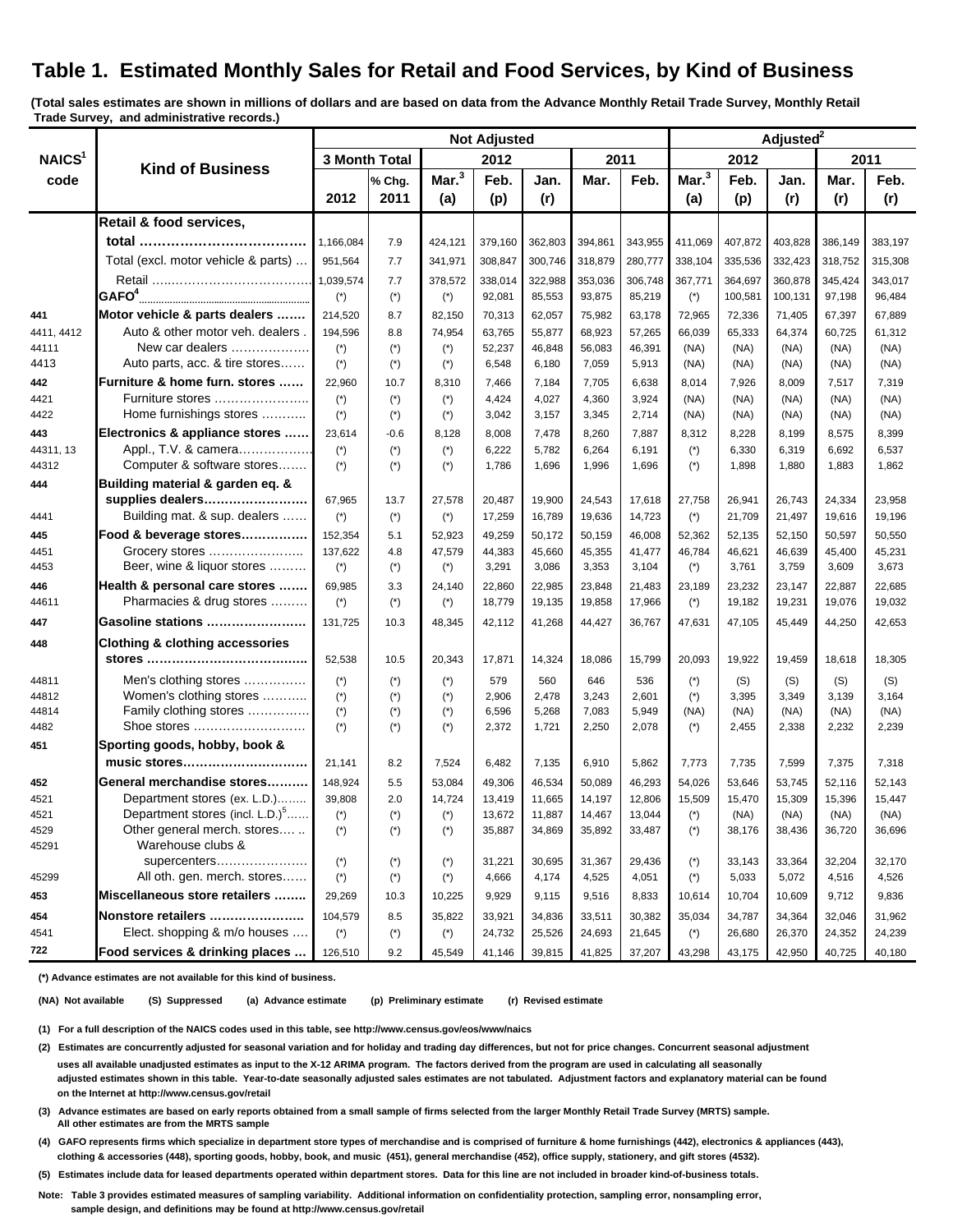## **Table 2. Estimated Change in Monthly Sales for Retail and Food Services, by Kind of Business**

**Monthly Retail Trade Survey, and administrative records.) (Estimates are shown as percents and are based on data from the Advance Monthly Retail Trade Survey,**

|                   |                                                                   | Percent Change <sup>1</sup>   |                  |                  |                       |                                           |                                   |  |  |  |
|-------------------|-------------------------------------------------------------------|-------------------------------|------------------|------------------|-----------------------|-------------------------------------------|-----------------------------------|--|--|--|
| <b>NAICS</b>      | <b>Kind of Business</b>                                           | Mar. 2012 Advance<br>$from -$ |                  | from --          | Feb. 2012 Preliminary | Jan. 2012<br>through<br>Mar. 2012 from -- |                                   |  |  |  |
| code              |                                                                   | Feb. 2012<br>(p)              | Mar. 2011<br>(r) | Jan. 2012<br>(r) | Feb. 2011<br>(r)      | Oct. 2011<br>through<br>Dec. 2011         | Jan. 2011<br>through<br>Mar. 2011 |  |  |  |
|                   | Retail & food services,                                           |                               |                  |                  |                       |                                           |                                   |  |  |  |
|                   |                                                                   | 0.8                           | 6.5              | 1.0              | 6.4                   | 1.9                                       | 6.4                               |  |  |  |
|                   | Total (excl. motor vehicle & parts)                               | 0.8                           | 6.1              | 0.9              | 6.4                   | 2.0                                       | 6.3                               |  |  |  |
|                   |                                                                   | 0.8                           | 6.5              | 1.1              | 6.3                   | 1.9                                       | 6.3                               |  |  |  |
| 441<br>4411, 4412 | Motor vehicle & parts dealers<br>Auto & other motor veh. dealers. | 0.9<br>1.1                    | 8.3<br>8.8       | 1.3<br>1.5       | 6.6<br>6.6            | 1.5<br>1.5                                | 6.9<br>7.0                        |  |  |  |
| 442               | Furniture & home furn. stores                                     | 1.1                           | 6.6              | $-1.0$           | 8.3                   | 3.9                                       | 8.9                               |  |  |  |
| 443               | Electronics & appliance stores                                    | 1.0                           | $-3.1$           | 0.4              | $-2.0$                | $-2.7$                                    | $-2.1$                            |  |  |  |
| 444               | Building material & garden eq. &<br>supplies dealers              | 3.0                           | 14.1             | 0.7              | 12.5                  | 5.1                                       | 12.5                              |  |  |  |
| 445<br>4451       | Food & beverage stores<br>Grocery stores                          | 0.4<br>0.3                    | 3.5<br>3.0       | 0.0<br>0.0       | 3.1<br>3.1            | 0.8<br>0.7                                | 3.6<br>3.3                        |  |  |  |
| 446               | Health & personal care stores                                     | $-0.2$                        | 1.3              | 0.4              | 2.4                   | 0.3                                       | 1.8                               |  |  |  |
| 447               | Gasoline stations                                                 | 1.1                           | 7.6              | 3.6              | 10.4                  | 3.7                                       | 8.8                               |  |  |  |
| 448               | <b>Clothing &amp; clothing accessories</b>                        | 0.9                           | 7.9              | 2.4              | 8.8                   | 3.8                                       | 7.9                               |  |  |  |
| 451               | Sporting goods, hobby, book &<br>music stores                     | 0.5                           | 5.4              | 1.8              | 5.7                   | 3.5                                       | 6.0                               |  |  |  |
| 452<br>4521       | General merchandise stores<br>Department stores (ex. L.D.)        | 0.7<br>0.3                    | 3.7<br>0.7       | $-0.2$<br>1.1    | 2.9<br>0.1            | 1.0<br>1.1                                | 3.9<br>0.4                        |  |  |  |
| 453               | Miscellaneous store retailers                                     | $-0.8$                        | 9.3              | 0.9              | 8.8                   | 4.0                                       | 9.5                               |  |  |  |
| 454               | Nonstore retailers                                                | 0.7                           | 9.3              | 1.2              | 8.8                   | 0.9                                       | 8.0                               |  |  |  |
| 722               | Food services & drinking places                                   | 0.3                           | 6.3              | 0.5              | 7.5                   | 2.1                                       | 7.6                               |  |  |  |

**(p) Preliminary estimate (r) Revised estimate**

**(1) Estimates shown in this table are derived from adjusted estimates provided in Table 1 of this report.**

**Note: Table 3 provides estimated measures of sampling variability. Additional information on confidentiality protection, sampling error, nonsampling error, sample design, and definitions may be found at http://www.census.gov/retail.**

**Source: U.S. Census Bureau**

#### **Survey Description**

The U.S. Census Bureau conducts the Advance Monthly Retail Trade and Food Services Survey (MARTS) to provide an early estimate of monthly sales by kind of business for retail and food service firms located in the United States. Each month, questionnaires are mailed to a probability sample of approximately 5,000 employer firms selected from the larger Monthly Retail Trade Survey (MRTS). Firms responding to MARTS account for approximately 65% of the total national sales estimate. Advance sales estimates are computed using a link relative estimator. The change in sales from the previous month is estimated using only<br>units that shave seported data for both the current and have reported data for both the current and

previous month. There is no imputation or adjustment for nonrespondents in MARTS. The total sales estimate is derived by multiplying this ratio by the preliminary sales estimate for the previous month (derived from the larger MRTS sample). Detailed industry estimates are summed to derive total estimates at broad industry levels. The monthly estimates are adjusted using annual survey estimates and for seasonal variation and holiday and trading-day differences. Additional information on MARTS and MRTS can be found on the Census Bureau website at: http://www.census.gov/retail.